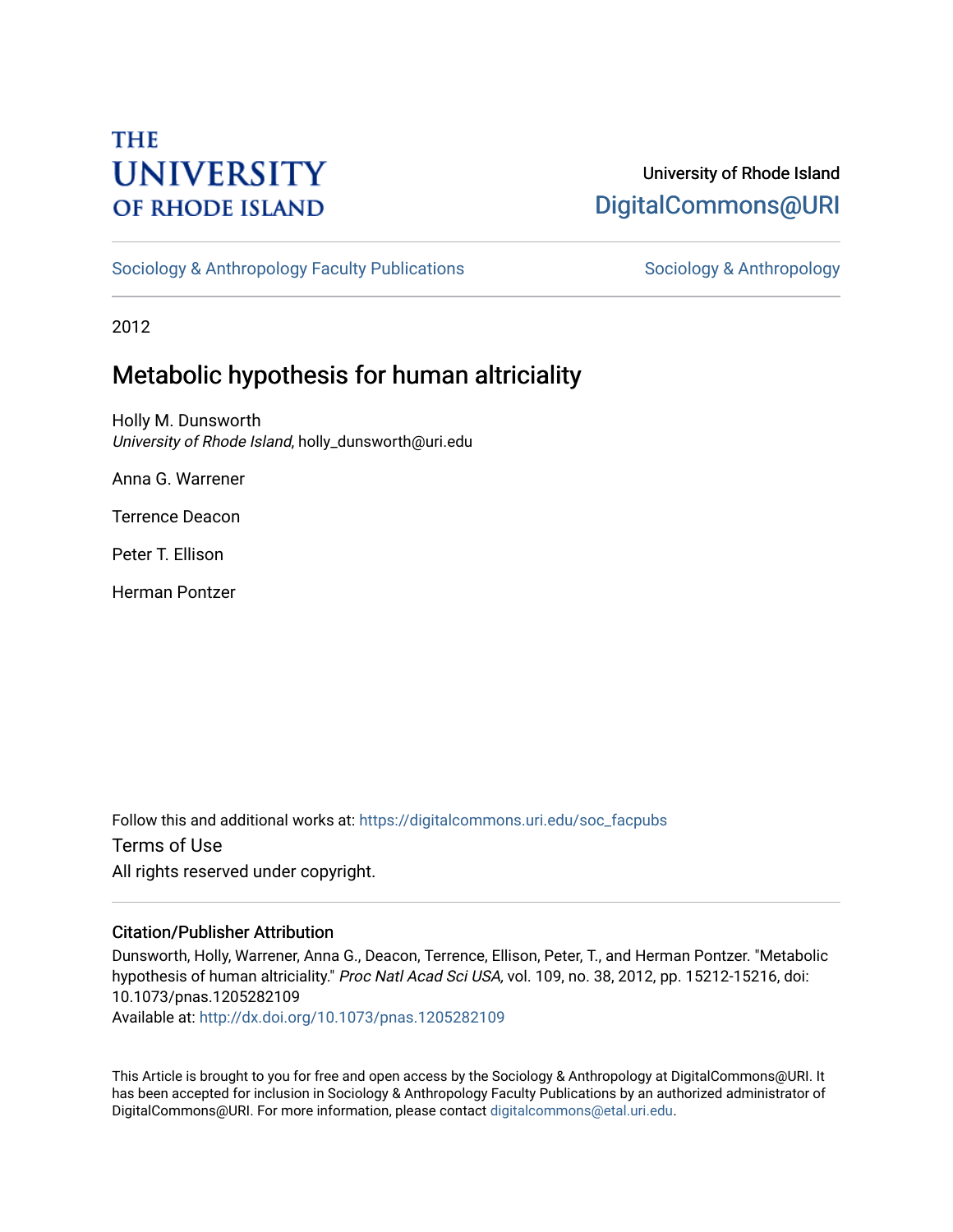# Metabolic hypothesis for human altriciality

Holly M. Dunsworth<sup>a</sup>, Anna G. Warrener<sup>b</sup>, Terrence Deacon<sup>c</sup>, Peter T. Ellison<sup>b,1</sup>, and Herman Pontzer<sup>d</sup>

<sup>a</sup>Department of Sociology and Anthropology, University of Rhode Island, Kingston, RI 02881; <sup>b</sup>Department of Human Evolutionary Biology, Peabody Museum, Harvard University, Cambridge, MA 02138; Anthropology Department, University of California, Berkeley, CA 94720; and <sup>d</sup>Department of Anthropology, Hunter College, New York, NY 10065

Contributed by Peter T. Ellison, April 16, 2012 (sent for review June 13, 2011)

The classic anthropological hypothesis known as the "obstetrical dilemma" is a well-known explanation for human altriciality, a condition that has significant implications for human social and behavioral evolution. The hypothesis holds that antagonistic selection for a large neonatal brain and a narrow, bipedal-adapted birth canal poses a problem for childbirth; the hominin "solution" is to truncate gestation, resulting in an altricial neonate. This explanation for human altriciality based on pelvic constraints persists despite data linking human life history to that of other species. Here, we present evidence that challenges the importance of pelvic morphology and mechanics in the evolution of human gestation and altriciality. Instead, our analyses suggest that limits to maternal metabolism are the primary constraints on human gestation length and fetal growth. Although pelvic remodeling and encephalization during hominin evolution contributed to the present parturitional difficulty, there is little evidence that pelvic constraints have altered the timing of birth.

bipedalism | EGG hypothesis | energetics | metabolic crossover hypothesis | pregnancy

Eutherian mammals vary widely in their degree of development at birth. Altricial species (e.g., rodents and some carnivores) are characterized by a large number of littermates and short gestation lengths, resulting in relatively undeveloped brains, a lack of specialization in corporal development, and feebleness at birth. Altricial neonates are usually hairless and dependent on external sources for warmth, and their sensory organs are often closed. In contrast, precocial species (e.g., bovids, equids, cetaceans) are born when they are highly developed with fully open and operating sensory organs. Immediately after birth, precocial neonates begin behaving similarly to adults in movement, sensory perception, and communication. Neonate development is thought to reflect each species' evolved maternal investment strategy, as well as environmental pressures, such as resource availability and predation risk (1–3).

Humans differ from other primates in terms of neonatal development. Our neonates are born with the least-developed brains of any primate, with brains less than 30% of adult size (4). As a result, although human newborns are precocial in other respects, our neonates are neurologically and behaviorally altricial. Portmann (5) coined the term "secondary altriciality" to describe the distinct state of human neonates compared with the kind of primary or primitive altriciality experienced by other mammals and derived with respect to primate precociality. He estimated that instead of 9 mo, a gestation period of 18–21 mo would be required for humans to be born at neurological and cognitive developmental stage equivalent to that achieved by a chimpanzee neonate (see also ref. 6).

Human altriciality has long been seen as an important hominin trait, not just because of its departure from the other primates but because of the reproductive and social strategies that vulnerable human babies demand. With highly dependent babies that mature slowly and cannot cling to their mothers, humans care for offspring through pair-bonding, grand-parenting, and alloparenting. Thus, hypotheses for the evolution of human behavior have often hinged on the evolution of human birth and neonatal development (7–9).

Portmann (5) hypothesized that human altriciality was adaptive: that truncating gestation allowed for an "extrauterine spring" during the first year after birth, when a human infant develops cognitive and motorneuronal skills. However, it is more commonly proposed that human gestation length and altriciality are a solution to the uniquely human "obstetrical dilemma" (10–20), also called the "obstetric dilemma" and, henceforth, referred to as OD. The OD hypothesis proposes that Pleistocene hominins faced antagonistic selection pressures on locomotor requirements and encephalization. These competing demands pushed fetal brain size to the functional limits of hominin mothers' bipedal-adapted pelves. With continued pressure for increased adult brain size, natural selection favored mothers who birthed babies earlier in fetal development while still small enough to escape the narrow birth canal. In other words, in an evolutionary tradeoff, natural selection favored a shorter gestation period and less developed neonates to accommodate both locomotion and encephalization.

As an explanation for altriciality, arguments for the OD often focus on the dimensions of the human pelvis and the complicated and difficult nature of childbirth. Where Cesarean sections are not performed, human pelvic morphology determines the maximum size of the neonate that can pass through the birth canal safely, as in all mammals with bony birth canals. However, in humans, the birth canal is smaller relative to neonatal size than it is in most other primates ([Fig. S1\)](http://www.pnas.org/lookup/suppl/doi:10.1073/pnas.1205282109/-/DCSupplemental/pnas.201205282SI.pdf?targetid=nameddest=SF1), which has been partly attributed to adaptations for bipedal locomotion (13, 21–23). As a result, many humans experience rotation during childbirth to pass through the birth canal, which from inlet to outlet shifts from being widest in the mediolateral plane to widest in the anteroposterior plane. Because of the difficulties of childbirth, nearly all women in nearly all cultures have assistance during labor, and mothers sometimes die in the process (24).

The OD focus on pelvic constraint as the explanation for human gestation timing and altriciality is intuitively appealing, but is it correct? That is, given that all female mammal pelves are under selection to accommodate neonates, are human pelves uniquely limited and, thus, uniquely influencing life history? Using data that were unavailable when the OD hypothesis was initially proposed, here we reexamine gestational investment among humans and other primates. We then test the primary prediction of the OD hypothesis that increased pelvic breadth results in mechanically and energetically compromised walking and running in humans. As we demonstrate, current data strongly challenge components of the OD. Instead of a pelvic constraint, we propose a different explanation for the timing of human birth: human gestation length, neonatal size, and altriciality are the consequences of a constrained maternal metabolism.

Author contributions: H.M.D. and H.P. designed research; H.M.D., A.G.W., and H.P. performed research; H.M.D., A.G.W., and H.P. analyzed data; and H.M.D., A.G.W., T.D., P.T.E., and H.P. wrote the paper.

The authors declare no conflict of interest.

<sup>&</sup>lt;sup>1</sup>To whom correspondence should be addressed. E-mail: [pellison@fas.harvard.edu.](mailto:pellison@fas.harvard.edu)

This article contains supporting information online at [www.pnas.org/lookup/suppl/doi:10.](http://www.pnas.org/lookup/suppl/doi:10.1073/pnas.1205282109/-/DCSupplemental) [1073/pnas.1205282109/-/DCSupplemental.](http://www.pnas.org/lookup/suppl/doi:10.1073/pnas.1205282109/-/DCSupplemental)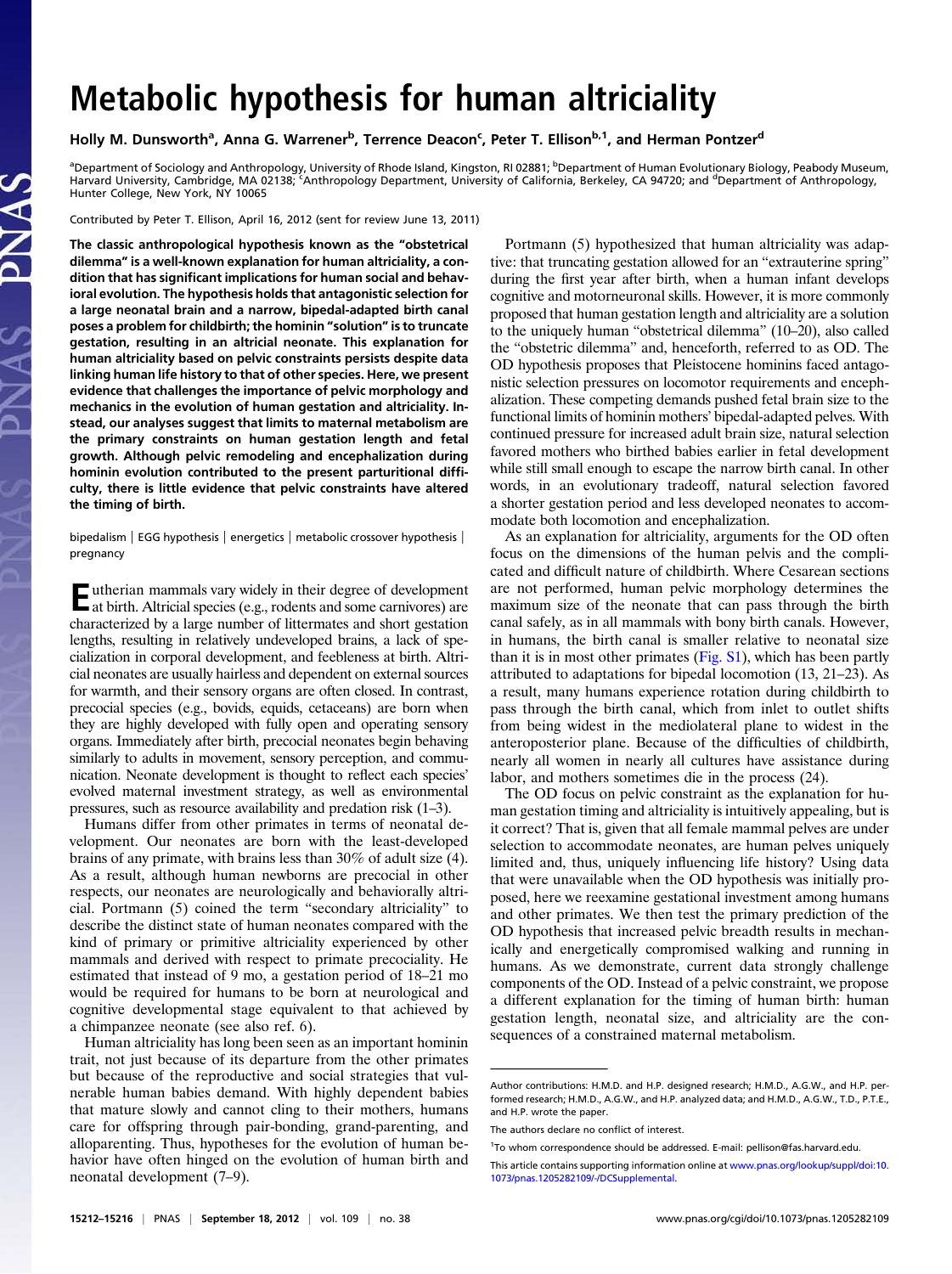### Human Gestation in a Comparative Context

Gestation Length. Gestation length among placental mammals is related to body size, but gestation length in humans is shorter than expected based on how much growth the neonatal brain must achieve to reach adult size (25). However, using adult brain size as an allometric scalar for gestation length (or any trait) will lead to relatively low values for humans simply because of our high degree of encephalization. Instead, we compared human gestation length to that of other primates using maternal body size, a reliable proxy for maternal resources and metabolism (25, 26).

At 38–40 wk, on average, human gestation is absolutely longer than that of Pan (32 wk) and Gorilla and Pongo (37–38 wk). Controlling for the positive relationship between maternal body mass and gestation length in primates  $(n = 21 \text{ species}; r^2 = 0.56;$ <br>Fig. 1 and Fig. S2), humans are second only to *Pongo* in their Fig. 1 and [Fig. S2](http://www.pnas.org/lookup/suppl/doi:10.1073/pnas.1205282109/-/DCSupplemental/pnas.201205282SI.pdf?targetid=nameddest=SF2)), humans are second only to *Pongo* in their gestation length. Human gestation length is 37 d longer than expected for a primate of similar body mass, relatively longer than either Gorilla or Pan. So not only is human gestation not truncated, as comparisons controlling for adult brain size might suggest, but the data indicate that gestation has increased in the hominin lineage.

Maternal Investment. One possible interpretation of human altriciality is that human mothers invest less in fetal brain and body development than other primates, forgoing the last bit of maternal investment during gestation so neonates can negotiate the uniquely constrained birth canal. However, human neonates are large compared with other mammals (14, 27, 28), indicating that they receive more, not less, maternal investment during gestation than expected.

Compared with chimpanzees, humans have small brains at birth relative to adult brain size; humans are born with brains less than 30% their adult size, whereas chimpanzees are born with brains ∼40% their adult size (4) [\(Fig. S3\)](http://www.pnas.org/lookup/suppl/doi:10.1073/pnas.1205282109/-/DCSupplemental/pnas.201205282SI.pdf?targetid=nameddest=SF3). However, as with gestation length, the use of adult brain size as an allometric scalar will always produce low values of human neonatal brain size.

Instead, we compared neonate body and brain size among humans and other primates to maternal body size (29), which is a proxy for the metabolic resources of the mother (Fig. 1). Human neonatal brains are larger than those of other apes both in absolute measures and in relation to maternal body size. Human neonates have brains 47% larger than gorillas and body masses twice that of gorillas, the primate with the next largest values. Controlling for the positive relationship between mothers' body mass and neonatal brain size among primates  $(n = 21$  species;  $r^2 = 0.87$ ) humans have neonatal brain sizes a full SD above that



Fig. 1. Maternal investment in hominoids. Among the great apes, humans have relatively long gestation lengths, large-brained infants, and largebodied infants. For further explanation, see [Fig. S2](http://www.pnas.org/lookup/suppl/doi:10.1073/pnas.1205282109/-/DCSupplemental/pnas.201205282SI.pdf?targetid=nameddest=SF2).

expected from maternal body size ( $z$  score  $= 1.01$ ), substantially larger than the other apes. Human neonatal body size is also larger than expected ( $z$  score = 1.29).

Together with the measurement of gestation cited above, these results suggest that neonatal brain and body size have increased in the hominin lineage and that human maternal investment is greater than expected for a primate of our body mass. Increased gestation length and investment in humans point to a divergent strategy for increased fetal growth relative to other hominoids. However, given the helpless nature of human neonates and the challenges of caring for them, the question remains: what limits further fetal growth?

### Testing the Obstetrical Dilemma Hypothesis

As outlined above, the traditional explanation for the apparent constraint on increased fetal investment in humans is the OD hypothesis, which suggests that broadening the female pelvis beyond its current dimensions would significantly diminish locomotor performance. The OD hypothesis suggests that the sexual dimorphism evident in human pelves evolved because childbirth in Pleistocene hominins was difficult and dangerous, and selection favored a wider pelvis to lower the risks associated with delivery by better accommodating an encephalized neonate. Indeed, females are smaller-bodied than males but have absolutely wider interacetabular breadths, and other dimensions of the pelvis, than males (30). As a complex trait, pelvic morphology experiences a variety of selection pressures in both males and females. Women's walking and running mechanics are similar to those of men, and it is widely held that selection has favored female pelvic morphology that is conducive to successful parturition but compromises locomotor efficiency (21, 31, 32). The OD hypothesis argues that further broadening of the female pelvis is evolutionarily untenable, because the concomitant decrease in locomotor efficiency would reduce fitness.

The argument linking pelvic width and locomotor efficiency centers on the function of the hip abductors during walking and running. The hip abductors (M. gluteus medius and minimus) activate during single-leg-support phase during walking and running to prevent the trunk from rotating (falling) away from the stance leg. The traditional view of hip abductor mechanics (the view integrated into the OD hypothesis) is that broader pelves ought to increase the force required by the abductors, thereby increasing their activity and metabolic demand. This view is based on static mechanical models of the human pelvis where biacetabular breadth is expected to define the external moment arm, R, of the resolved ground reaction force generating torque about the hip (Fig. 2). Thus, the OD predicts that female walking and running should be more costly than that of males and that any additional evolutionary broadening of the pelvis would further increase the force required by the abductors and reduce walking and running economy.

We drew on recent work examining the mechanics and energetics of walking and running in humans to test these predictions. Numerous studies over the past three decades have measured the metabolic energy cost of walking and running in men and women with varying results; the majority have found no difference in cost, with some finding that females are more economical (*[SI Text](http://www.pnas.org/lookup/suppl/doi:10.1073/pnas.1205282109/-/DCSupplemental/pnas.201205282SI.pdf?targetid=nameddest=STXT)*). The inconsistency of these results highlights the variability in locomotor cost among humans, as well as methodological differences in calculating cost. However, taken together, these studies strongly challenge the expectation of the OD hypothesis, that wider female pelves negatively affect locomotor economy.

Recent work on the mechanics of hip abductor muscles moves beyond the static models used by the OD hypothesis to more explicitly and dynamically address the relationship between pelvic shape and locomotor cost. A study of 15 men and women ([SI](http://www.pnas.org/lookup/suppl/doi:10.1073/pnas.1205282109/-/DCSupplemental/pnas.201205282SI.pdf?targetid=nameddest=STXT) [Text](http://www.pnas.org/lookup/suppl/doi:10.1073/pnas.1205282109/-/DCSupplemental/pnas.201205282SI.pdf?targetid=nameddest=STXT)) by A.G.W. demonstrated that mediolateral ground force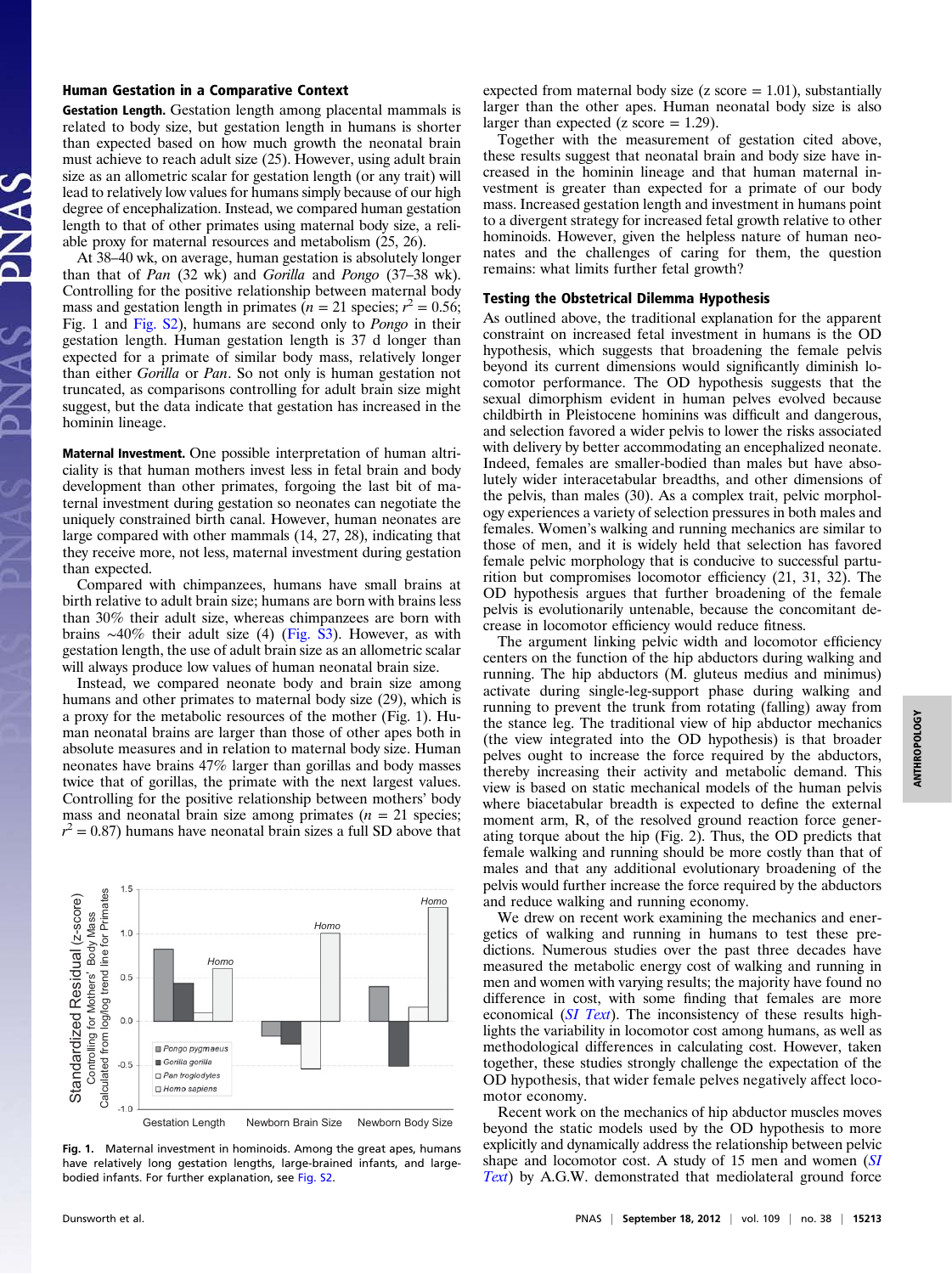

Fig. 2. Hip abductor mechanics. (A) To maintain equilibrium about the hip during single leg stance, the hip abductors must generate torque (multiple of muscle force,  $F_m \times$  abductor moment arm, r) equal to the external torque rotating the pelvis away from the stance side. Previous mechanical models assumed the external ground reaction force (GRF) passes nearly vertically through the body midline; therefore, the body weight moment arm could be approximated as equal to one-half biacetabular width. However, external torque is properly measured as the multiple of joint reaction force (JRF) at the distal segment of the femur and the JRF moment arm (R). This calculation accounts for the mediolateral component of the external force and the inertial and gravitational moments acting on the more distal segments of the limb. These forces cause the resolved JRF to move away from the joint center of rotation during single leg stance. (B) As a result, there is no relationship between one-half biacetabular width and the external moment arm at the hip (R) in the coronal plane during walking. Results are similar for running (see [SI Text](http://www.pnas.org/lookup/suppl/doi:10.1073/pnas.1205282109/-/DCSupplemental/pnas.201205282SI.pdf?targetid=nameddest=STXT) and [Table S1](http://www.pnas.org/lookup/suppl/doi:10.1073/pnas.1205282109/-/DCSupplemental/pnas.201205282SI.pdf?targetid=nameddest=ST1)).

production and segmental accelerations of the foot and shank alter hip abductor force production in ways that cannot be predicted by pelvic width alone. Walking and running trials, in conjunction with anatomical data taken from lower body MRIs, showed that biacetabular width does not predict the length of the external moment arm, R, about the hip in the coronal plane (Fig. 2 and [Fig. S4](http://www.pnas.org/lookup/suppl/doi:10.1073/pnas.1205282109/-/DCSupplemental/pnas.201205282SI.pdf?targetid=nameddest=SF4)). These data indicate that skeletal dimensions of the pelvis do not predict the magnitude of hip abductor muscle force activation. Instead, subtle variation in walking and running dynamics counteracts the potential cost of broader pelves. Together with studies of locomotor cost outlined above, these results indicate that broader pelves are not less efficient and that women's locomotor economy is not reduced by virtue of having broader pelves.

Finally, it should be noted that broadening the human female pelvis to birth a neonate with chimpanzee-like brain development would not radically change human pelvic dimensions. To birth a human baby at the same stage of brain development as a chimpanzee neonate, at ∼40% its adult brain size (4), a human mother's pelvis would need to accommodate a fetal brain size of 640 cc. Considering the neonatal head as a sphere (33), and accounting for the layers of meninges, bone, and skin, a neonatal brain this large would have a diameter of ∼11–12 cm. This diameter is less than 3 cm larger than that of the typical human neonatal head, which has a brain size of 350–400 cc after 9 mo of gestation (29), and a diameter of about 9 cm (33). This suggests that birthing a neonate with a brain size 40% that of adults would require a 3-cm increase, on average, in the mother's pelvic inlet to pass that larger fetus. A 3-cm increase is within the range of pelvic dimensions seen in modern human females (30) and has no measurable effect on hip abductor mechanical advantage (Fig. 2) or, as discussed above, on locomotor cost. In other words, the available evidence suggests that human females could adapt to accommodate a 640 cc neonatal brain without any reduction in locomotor economy (contra ref. 6). [Other aspects of neonate size morphology (e.g., shoulder breadth) can also contribute to parturitional difficulty; we do not address these here.]

In sum, biomechanical evidence fails to support the predictions of the OD hypothesis regarding locomotor cost. There is no evidence that female pelvic morphology affects locomotor cost, or that further neonatal brain expansion is evolutionarily constrained by pelvic mechanics. Instead, and as in other mammals, human pelvic dimensions have been selected to accommodate neonate dimensions, which, we suggest, are, in turn, constrained by some other aspect of maternal or fetal physiology. We propose that the primary constraint on human neonatal brain and body size is maternal metabolic throughput, as it is across mammals.

### Metabolic Hypothesis for Gestation Length and Fetal Growth

Gestation places a heavy metabolic burden (measured in calories consumed) on the mother (34). During gestation, mothers must support the metabolic cost of tissue growth (both of the fetus and the mother), as well as the ever-increasing metabolic rate of the growing fetus. Comparative data from across mammals and primates suggest that there is a metabolic constraint on how large and energetically expensive a fetus can grow before it must leave the mother's body (29, 35–38). We propose that energetic constraints of both mother and fetus are the primary determinants of gestation length and fetal growth in humans and across mammals and, for ease of communication, we have named this the "EGG hypothesis" (energetics of gestation and growth). Under this hypothesis, the timing of human birth is a direct consequence of maternal metabolic constraints.

The EGG hypothesis is essentially an extension of Ellison's (39) "metabolic crossover hypothesis" for gestation length and timing of parturition in humans. According to current understanding, the normal onset of parturition in humans is governed by the balance between maternal and fetal metabolism and not by uterine or pelvic constraints. Labor begins when fetal energy demands surpass, or "crossover," the mother's ability to meet those demands. The timing of parturition is determined by metabolic stress via hormonal signaling ([SI Text](http://www.pnas.org/lookup/suppl/doi:10.1073/pnas.1205282109/-/DCSupplemental/pnas.201205282SI.pdf?targetid=nameddest=STXT)).

The biochemical processes governing the timing of birth are different for different species, but the EGG hypothesis is consistent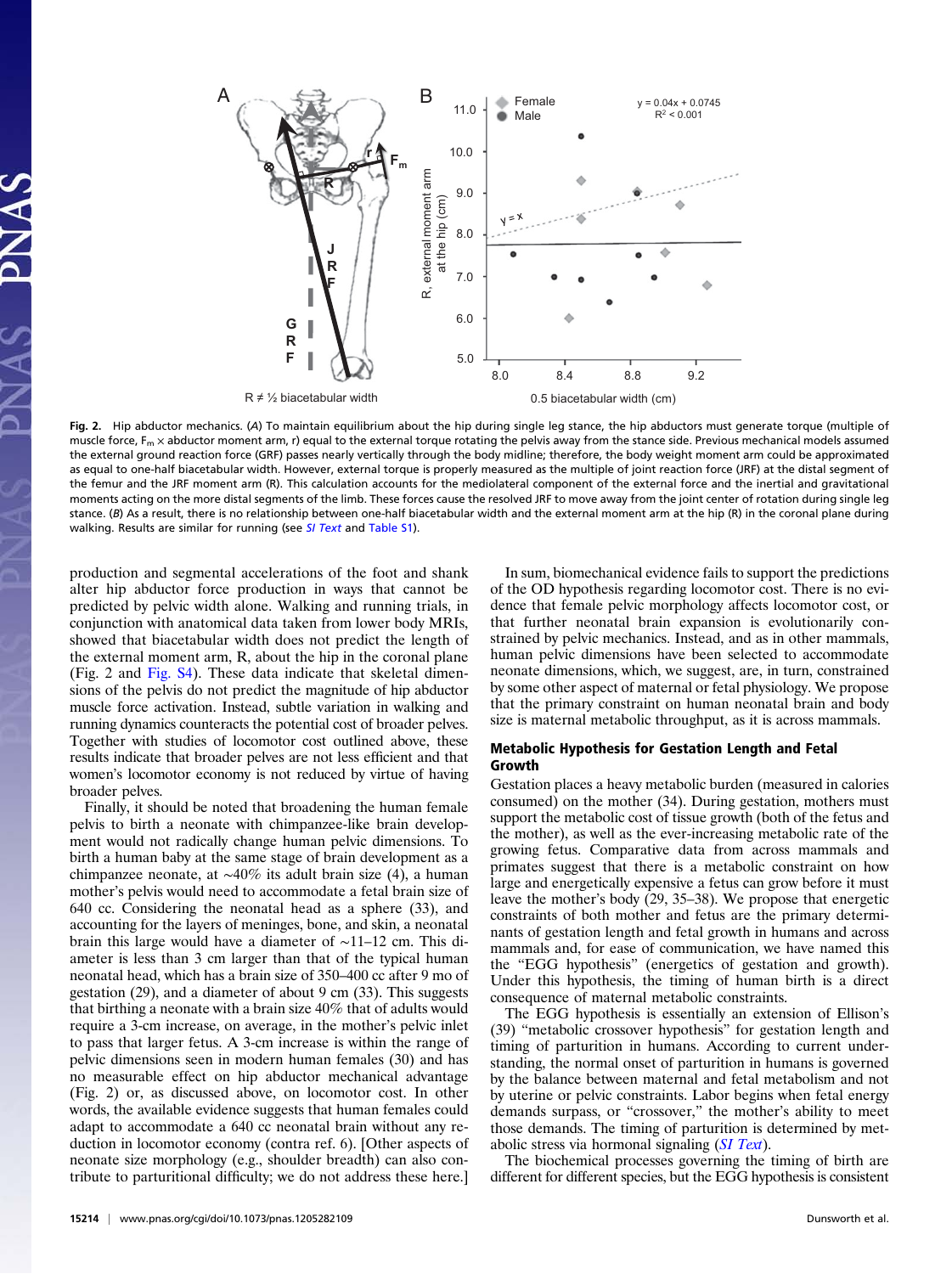with physiological evidence for metabolic constraints on reproduction across mammals. Laboratory studies of mammals consistently show that sustained (i.e., over multiple days) metabolic rate is constrained and that energy costs during pregnancy and lactation approach the metabolic ceiling for many species (40). In humans, maximum sustained metabolic rate is thought to be 2.0–2.5× basal metabolic rate (BMR) (40, 41). [Tour de France cyclists can approach  $4-5\times$  BMR, but this is not typical for humans, which generally do not exhibit sustained energy expenditures in excess of 2.5× BMR (40).] During pregnancy, metabolic rates in human mothers quickly approach this limit, with daily energy expenditures two times greater than prepregnancy BMR by the sixth month (42, 43). Throughout the rest of pregnancy and through the first months of nursing, maternal metabolic rates stay at 2.0× BMR but never climb higher, even in populations where strenuous manual labor is common among pregnant women and new mothers (40, 42, 43). Instead, among both affluent and energystressed populations, women commonly use a range of behavioral and physiological strategies to reduce daily energy needs during pregnancy and lactation (44). Together, these studies suggest that across human populations mothers approach a metabolic ceiling during pregnancy that constrains further energy throughput.

The length of human gestation and the timing of parturition appear to follow directly from this constraint on sustained maternal metabolic rate. As a fetus grows exponentially throughout gestation, so do the metabolic requirements for tissue growth and maintenance (Fig. 3). By 9 mo, metabolic demands of the fetus threaten to push maternal energy requirements beyond 2.1× BMR. Extending gestation by even one month would likely require metabolic investment beyond the mother's capacity. Instead, the mother delivers and the neonate's growth rate slows relative to its fetal growth rate, keeping both the offspring's and the mother's energy requirements in check.

#### **Discussion**

The combined circumstantial evidence of unique locomotion, high adult encephalization, atypical neonatal altriciality, and difficult



Fig. 3. Metabolic constraint on gestation length and fetal size. Fetal energy demands (black circles, kcal/d) increase exponentially during gestation. Maternal energy expenditure (gray squares) rises during the first two trimesters but reaches a metabolic ceiling in the third, as total energy requirements approach 2.0× BMR. Projected fetal energy requirements for growth beyond 9 mo (dashed line) quickly exceed the maximum sustainable metabolic rates for human mothers. After parturition (arrow), infant energy demands (black circles) increase more slowly, and maternal energy requirements do not exceed 2.1× BMR. Required maternal energy expenditure for a fetus developmentally similar to a chimpanzee newborn (7-mo-old infant; symbol with asterisk) would entail maternal energy requirements greater than 2.1x BMR. Data are from refs. 40–42 [\(Table S2\)](http://www.pnas.org/lookup/suppl/doi:10.1073/pnas.1205282109/-/DCSupplemental/pnas.201205282SI.pdf?targetid=nameddest=ST2).



Fig. 4. Schematic of OD and EGG hypotheses. (A) Early hominins, like living apes, have little difficulty in parturition; the neonatal brain is small relative to the pelvic outlet. (B) As hominin brain size expands, neonatal brain and pelvis size become tightly coupled. (C) The OD hypothesis proposes that further neonatal brain expansion is constrained by selection acting on pelvic width: the female pelvis cannot expand further because of selection on locomotor economy. (D) The EGG hypothesis proposes that further neonatal brain expansion is constrained by the limits of maternal energy supply: larger neonatal brain and body sizes would exceed the mother's capacity to provide energy to the fetus (Fig. 3).

childbirth has long been used to support the hypothesis that human gestation and fetal growth are constrained by the passage of neonates through the mechanically constrained hominin pelvis (OD). However, the available data on maternal energy use and neonatal energy demand indicate that metabolic constraints determine the timing of parturition and degree of fetal investment for human mothers (EGG). Furthermore, the EGG hypothesis suggests that increased maternal metabolism, not increased pelvic dimensions, may be the primary target of selection for increasing fetal investment in humans. This view is consistent with recent work showing daily energy expenditures in humans are greater than those of orangutans (45), but more data on ape energy expenditure are needed to test this prediction of the EGG hypothesis.

The EGG hypothesis provides a different perspective on the evolution of hominin brain size, gestation, and pelvic anatomy. Both the OD and EGG hypotheses envision brain expansion in Plio-Pleistocene hominins leading to a tight coupling of neonatal brain and maternal pelvis dimensions (Fig. 4). The OD hypothesis proposes that further fetal brain expansion is constrained by locomotor demands on the pelvis, whereas the EGG hypothesis proposes that further fetal brain expansion is constrained by the limits of maternal metabolism (Fig. 4). In the EGG scenario, the female pelvis has adapted to the size of the fetal brain, not the other way around. This view is supported by the metabolic comparisons presented here and by the welldocumented pelvic dimorphism evident in humans.

However, if the human female pelvis is adapted to the size of the neonatal head, then why is there such a tight and often problematic fit? One possibility is that female body size is under strong stabilizing selection, such that a greatly expanded pelvis, and the larger body sizes it would entail, is selected against. This scenario is consistent with the view that female body size is constrained by ecological factors (46). A second possibility is that expanding the pelvis beyond its current dimensions would diminish some unexamined, nonenergetic aspect of locomotor performance, such as speed or stability. Wider pelves may also increase the risk of injury, either through increasing the likelihood of pelvic prolapse (47) or by increasing mediolateral stresses on the knees and ankles (48). These scenarios would suggest an OD-like mechanism acting on pelvic morphology secondarily to the metabolic limits on neonatal body and brain size. A third possibility is that the present level